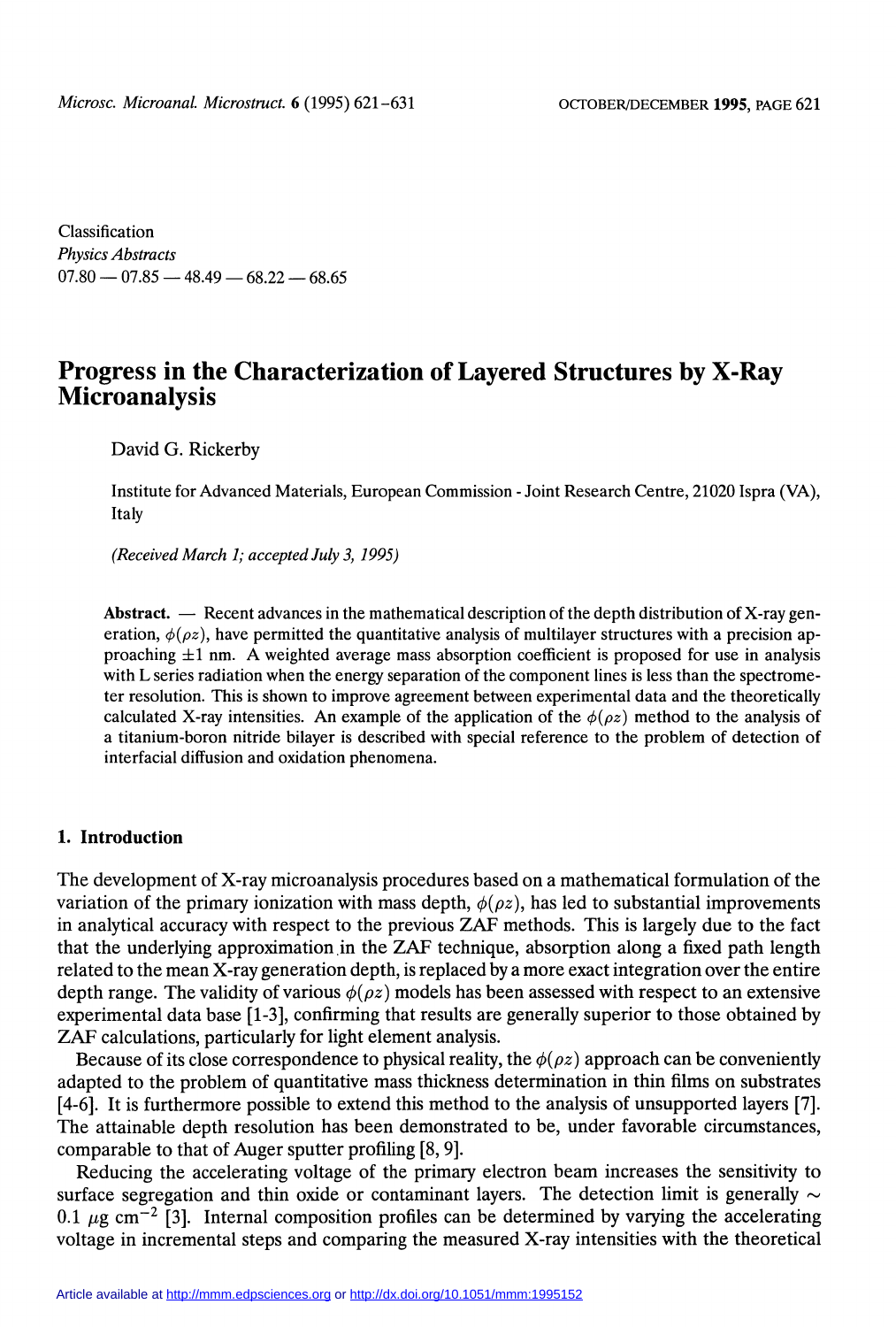predictions for a hypothetical concentration gradient. The main limitation is that since the electron range, and hence the X-ray generation depth, varies non-linearly with accelerating voltage, the sensitivity to segregation effects decreases with distance from the surface.

The present paper deals with the analysis of extremely thin  $(\sim 10 \text{ nm})$  layers deposited on silicon. It will be shown that the accuracy of the  $\phi(\rho z)$  procedure can be improved by employing a weighted average mass absorption coefficient for analysis with unresolved L series lines. Factors affecting the sensitivity of the X-ray analysis technique to interdiffusion, microsegregation and oxidation effects will also be discussed.

## 2. The  $\phi(\rho z)$  Function

According to the Pouchou and Pichoir (PAP) model [1, 3] the depth distribution of primary ionization can be represented by a curve consisting of two parabolic regions:

$$
\phi_1(\rho z)_{0 \to R_c} = A_1(\rho z - R_m)^2 + B_1 \tag{1}
$$

$$
\phi_2(\rho z)_{R_c \to R_x} = A_2(\rho z - R_x)^2 \tag{2}
$$

where  $R_c$  is the mass depth at which the equations (1) and (2) are equivalent,  $R_m$  is the mass depth at which the function  $\phi(\rho z)$  reaches its maximum and  $R_x$  is that at which it vanishes.

An alternative model (XPP) has been proposed by the same authors [3, 10], in which the distribution function takes the form:

$$
\phi(\rho z) = A \exp(-a\rho z) + [B\rho z + \phi(0) - A] \exp(-b\rho z)
$$
\n(3)

where  $\phi(0)$  is the surface ionization. This expression has increased flexibility for curve fitting and is mathematically more tractable for performing calculations. It may be preferable at low overvoltages due to the difficulty of obtaining a satisfactory solution of the PAP equations.

Bastin and co-workers [2, 11] have suggested a different form of the  $\phi(\rho z)$  function based on the Gaussian model of Packwood and Brown [12]. The calculations in the present paper employed the Pouchou and Pichoir models in the versions supplied as the  $\text{STRATA}^1$  software. The XPP model was found to give the least total error where K and L lines were included in the analysis, while the PAP procedure was generally better if only K lines were considered.

For a layered specimen, neglecting factors that are equal for both the specimen and standard, the emerging intensity from layer  $i$  can be written

$$
I_{\text{emerg}} = \prod_{n=0}^{i-1} \exp\left[-(X_n - X)\rho z_n\right] C_a Q_j(E_0) F_i(X) (1+f)(1+t) \tag{4}
$$

where  $X = \mu/\rho$  cosec  $\theta, \mu/\rho$  is the mass absorption coefficient,  $\theta$  is the take off angle,  $C_a$  is the concentration of element a,  $Q_i(E_0)$  is the ionization cross section, f is the characteristic and continuum fluorescence and  $t$  is the increase of vacancies in level j due to non-radiative Coster-Kronig transitions.  $F_i(X)$  is the integral

$$
F_i(X) = \int_{\rho z_i}^{\rho z_{i+1}} \phi(\rho z) \exp(-X \rho z) d\rho z \tag{5}
$$

corresponding to the intensity emitted from the  $i<sup>th</sup>$  layer.

 $(1)$  SAMx, 4 rue Galilée, 78280 Guyancourt, France.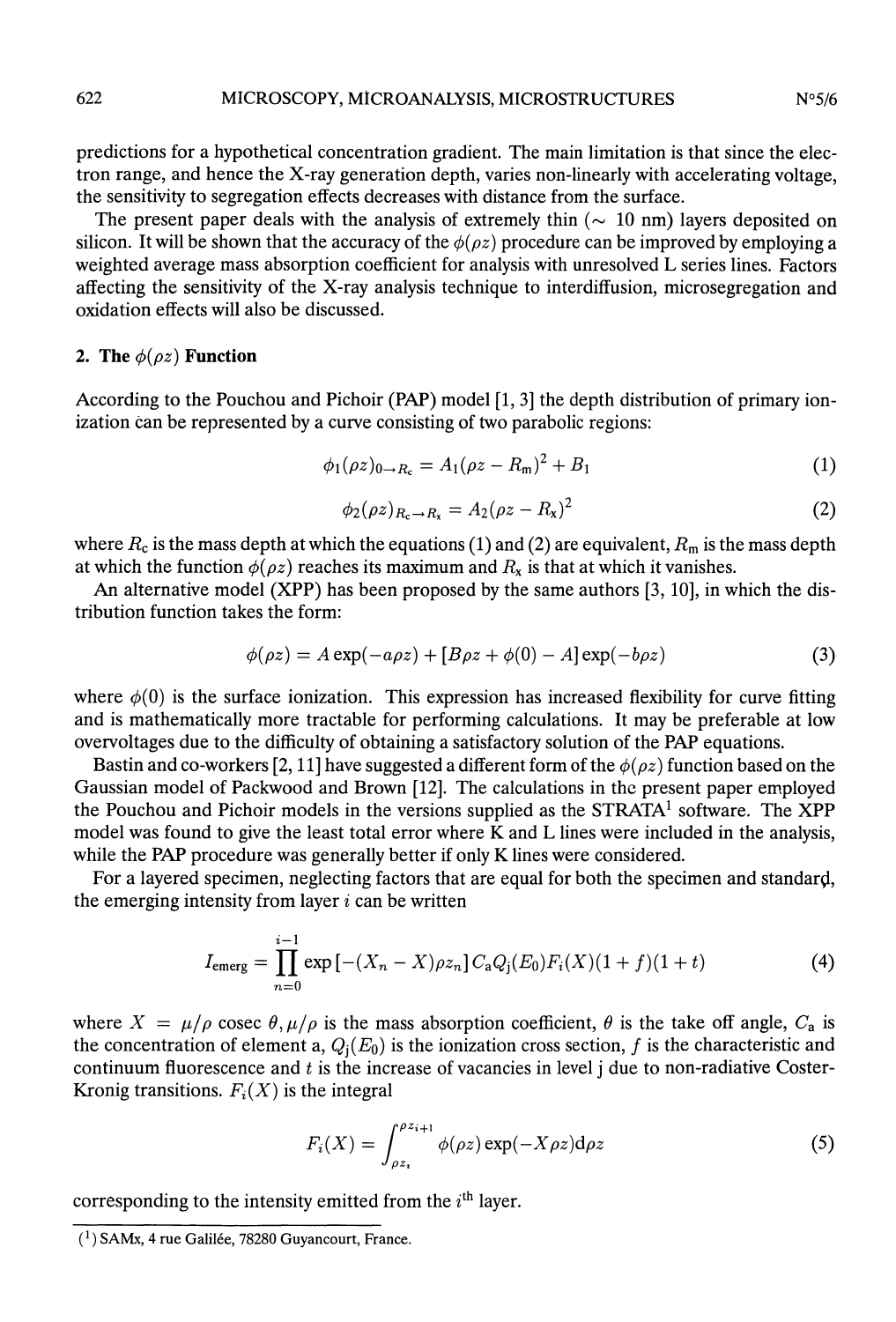#### $N°5/6$ LAYERED STRUCTURES BY X-RAY MICROANALYSIS

#### 3. Average L Shell Absorption Coefficient

The resolution of an energy dispersive spectrometer is insufficient to separate the individual components of the L series except for high atomic number elements. This is of little consequence if the mass absorption coefficients are similar for all L shell emissions and bulk specimens are analyzed, since the absorption will be similar in both the specimen and the standard. However, significant errors may arise in the analysis of thin films due to the difference in the relative weights of the emerging L lines arising from the reduced absorption path length with respect to the standard. This problem is exacerbated when the  $L_{2,3}$  absorption edge lies between the  $L_{\alpha}$  and  $L_{\beta}$  lines, resulting in a discontinuity in the mass absorption coefficient. The elements between Sc ( $Z = 21$ ) and Ge  $(Z = 32)$  are affected.

To calculate the weighted average mass absorption coefficient for the L series it is necessary to know the ratio of the  $L_3$  emission to the total L shell emission. This ratio is [13]

$$
\alpha = \frac{I_{L_{1,\alpha}}}{I_{L_{\text{total}}}} = \frac{[N_1(f_{13} + f_{12}f_{23}) + N_2f_{23} + N_3]\omega_3}{N_1v_1 + N_2v_2 + N_3v_3}
$$
(6)  

$$
v_1 = \omega_1 + f_{12}\omega_2 + (f_{13} + f_{12}f_{23})\omega_3
$$

$$
v_2 = \omega_2 + f_{23}\omega_3
$$

$$
v_3 = \omega_3
$$

where  $\omega_1$ ,  $\omega_2$  and  $\omega_3$  are the fluorescence yields of the L<sub>1</sub>, L<sub>2</sub> and L<sub>3</sub> subshells respectively,  $f_{12}$ ,  $f_{13}$ and  $f_{23}$  are the Coster-Kronig transition probabilities and  $N_1$ ,  $N_2$  and  $N_3$  are the relative numbers of primary vacancies in the L shell ( $N_1 = 0.25$ ,  $N_2 = 0.25$ ,  $N_3 = 0.5$ ). It follows that, to a first approximation, the average mass absorption coefficient for the L shell is given by

$$
(\mu/\rho)_{\text{av}} \approx \alpha(\mu/\rho)_{\text{L}_{\alpha}} + (1-\alpha)(\mu/\rho)_{\text{L}_{\beta}} \tag{7}
$$

if  $(\mu/\rho)_{L_1} \simeq (\mu/\rho)_{L_\alpha}$  and the  $L_\beta$  line constitutes the majority of the radiation emitted from subshells other that  $L_3$ . The fluorescence yields and the Coster-Kronig transition probabilities are taken from tabulations of Bambynek et al. [13] of theoretical values due to McGuire [14].

The influence of the mass absorption coefficient on the emission of the  $L_{\alpha}$  and  $L_{\beta}$  lines and the total L shell radiation from a 10 nm titanium layer on a silicon substrate is shown in Figure 1. The relative intensity of the  $L_\beta$  line is enhanced by the virtual absence of absorption in the thin metal layer compared to a bulk standard. Therefore the total L shell  $k$ -ratio is higher than that of the  $L_{\alpha}$  emission alone.

#### 4. Experimental Details

A thin bilayer consisting of 15 nm of boron nitride on 10 nm of titanium was deposited on a pure silicon substrate by means of a dual target r.f. sputtering technique [15]. The nominal thickness of the layers was confirmed by cross sectional TEM observation [8].

Energy dispersive X-ray spectra were acquired from the as-deposited specimen at accelerating voltages of 3 and 5 kV by a windowless Si(Li) detector with a take off angle of 35 degrees. The standards employed were pure elements,  $Si<sub>3</sub>N<sub>4</sub>$  and MgO. A multiple least squares peak fitting routine was applied to the digitally filtered spectra to separate the  $N_{\alpha}$  and TiL peaks.

The specimen was subsequently oxidized by exposure to the atmosphere at room temperature for approximately 10,000 h. Wave dispersive spectra were acquired from the oxidized specimen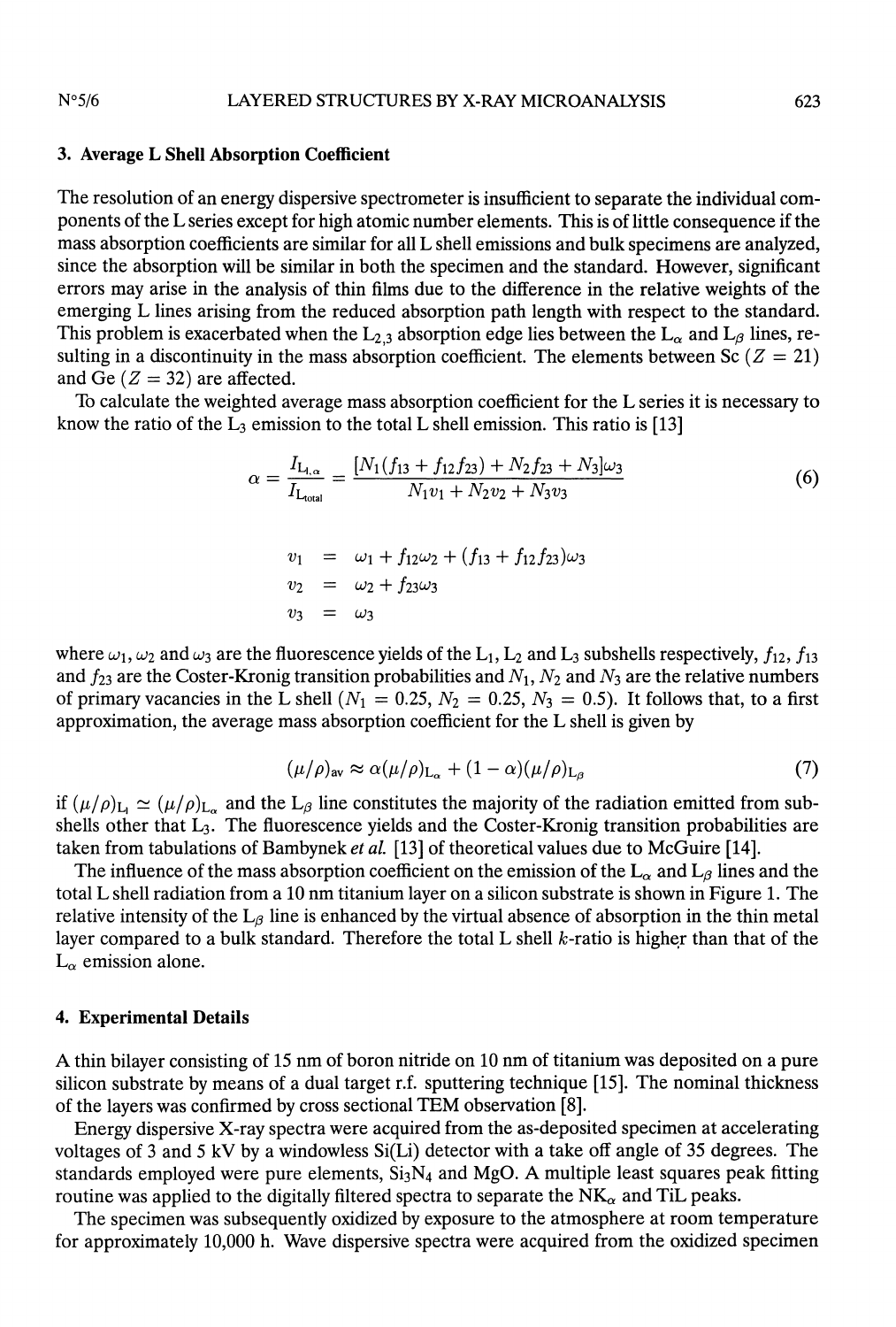

ACCELERATING VOLTAGE (kV)<br>Fig. 1. - Theoretical variation of the L<sub> $\alpha$ </sub>, L<sub> $\beta$ </sub> and total L emission with accelerating voltage for a 10 nm titanium layer on a silicon substrate.

at accelerating voltages in the range 1 to 8 kV with a take off angle of 40 degrees. Pure elements and  $Cr_2N$  and  $Y_3Fe_5O_{12}$  were used as standards.

Calculations were performed iteratively, using the XPP model for the energy dispersive data and the PAP model for the wave dispersive data. The iteration terminated when the sum of the deviations of experimental data from the theoretically predicted curves was minimized. The mass absorption coefficients were obtained from Heinrich's MAC 30 compilation [16] or the table for ultra light elements recommended by Pouchou and Pichoir [3]. An average mass absorption coefficient for the total TiL emission was computed from equation (7).

#### 5. Analysis of Discrete Layers

Experimental k-ratios for the as-deposited Ti-BN bilayer are compared in Figure 2 with the theoretical intensity variation predicted by optimizing the fit with the  $\phi(\rho z)$  model by means of the iterative procedure. The agreement between experimental data and the theoretical curves calculated with the weighted average TiL absorption coefficient is significantly improved with respect to previous results using the  $L_{\alpha}$  absorption coefficient [8]. Calculations were made for two different hypotheses: i) a uniform concentration of oxygen throughout the boron nitride layer; ii) oxygen confined within a thin surface layer. Either hypothesis produced a virtually identical variation of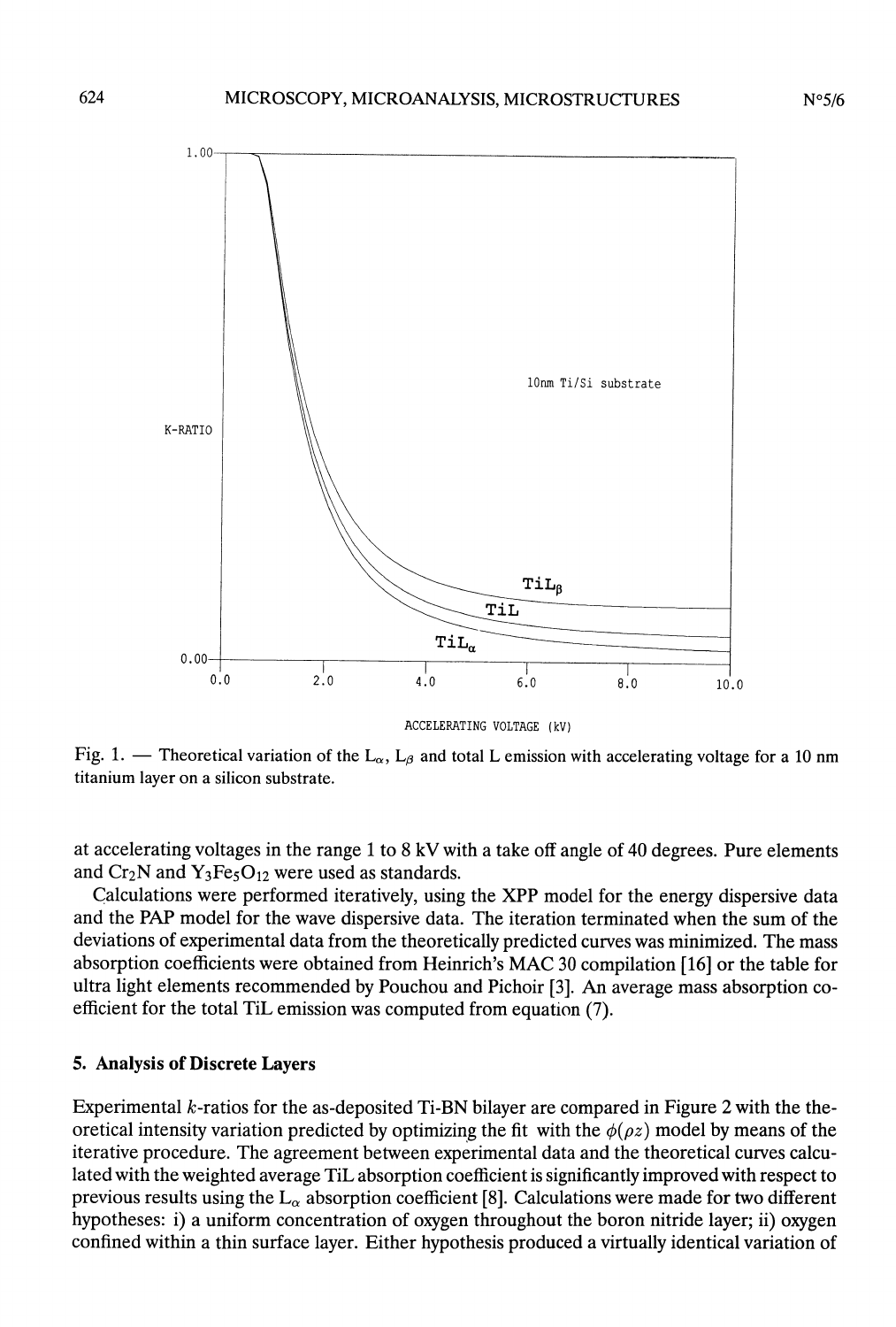

ACCELERATING VOLTAGE (kV)

Fig. 2. - Experimental EDS intensity data for a 15 nm BN/10 nm Ti bilayer in comparison with theoretical curves fitted using the XPP model.

X-ray intensity with accelerating voltage for elements other than oxygen. The theoretical  $OK_{\alpha}$ intensities diverged only at accelerating voltages less than  $2 \text{ kV}$ . To confirm the existence of a thin surface oxide layer would thus require critical experiments in the low voltage regime.

Assuming a homogeneous distribution of oxygen in the boron nitride layer, the calculated mass thickness was 2.98  $\mu$ g cm<sup>-2</sup>, equivalent to 14.9 nm for a density of 2 g cm<sup>-3</sup>. The resulting B:N ratio corresponds to almost exact stoichiometry with a minor oxygen content of 3.5 at%. A mass thickness of 4.02  $\mu$ g cm<sup>-2</sup> was calculated for the titanium layer, equivalent to 8.9 nm if the density is 4.5 g cm<sup>-3</sup>. The postulated surface oxide layer would have a thickness of 1.7 nm and an *aver*age composition corresponding approximately to  $B_2N_{1,2}O_{1,8}$ . The thickness of the boron nitride layer would consequently be reduced to 13.3 nm, while that of the titanium layer would remain practically invariant. Excellent agreement between the estimated BN layer thickness and the  $K_{\alpha}$ intensity data, assuming a uniform oxygen concentration, is demonstrated in Figure 3. However, almost equally good agreement would be expected under the assumption of a surface oxide layer, because both hypotheses produce an identical variation of the X-ray intensity for elements other than oxygen. The TiL intensity is insensitive to the thickness of this layer, precluding a sensible comparison with experiment.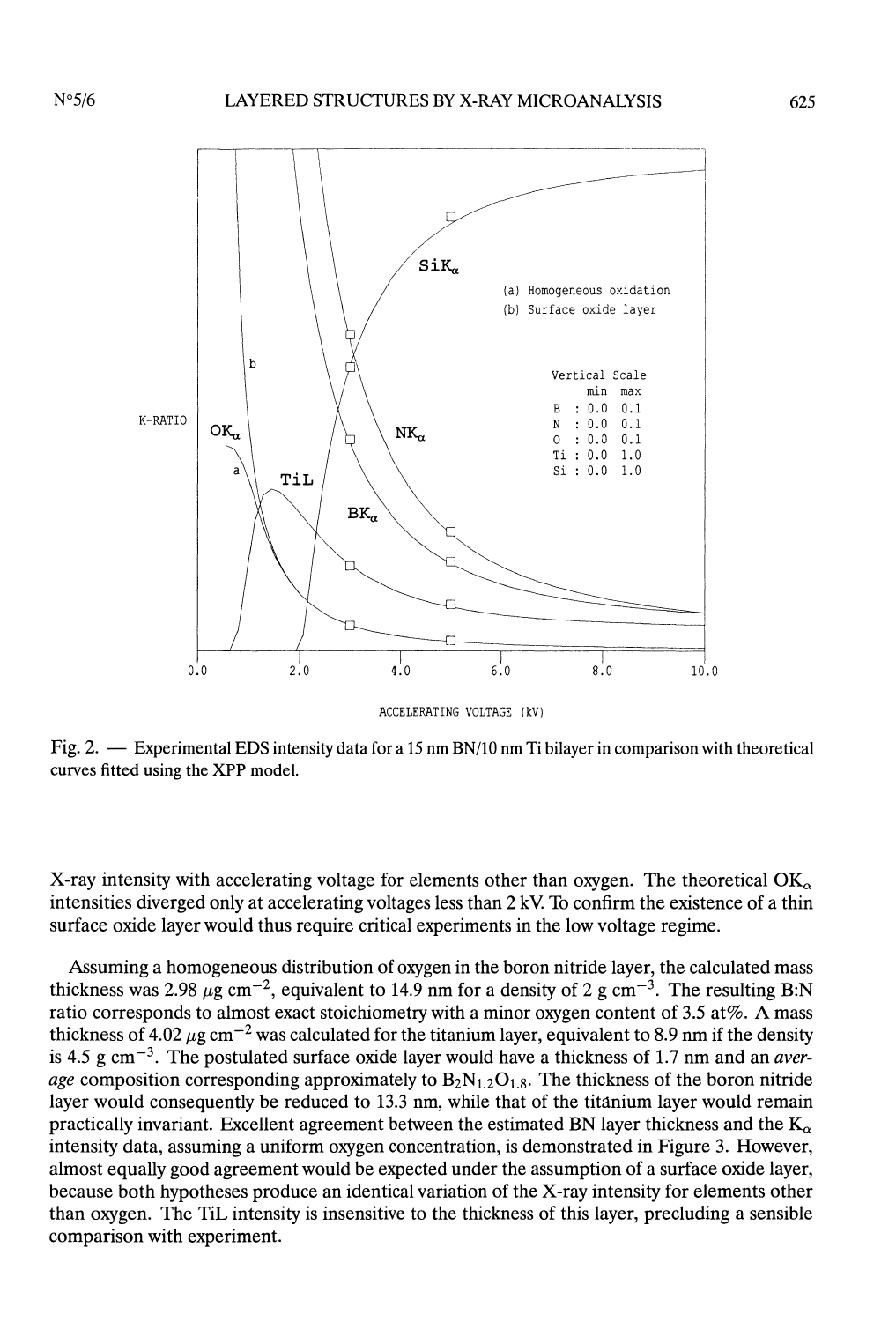

Fig. 3. - Dependence of the X-ray intensities determined at 3 kV on the thickness of the boron nitride layer.

5.1 INTERLAYER DIFFUSION. — Nitrogen may enter the Ti layer either due to gettering of residual gas in the vacuum chamber during deposition or by subsequent diffusion from the boron nitride overlayer. It is instructive to consider the idealized case of a uniform nitrogen concentration throughout the titanium layer, calculations for which are illustrated in Figure 4. Negligible differences in the fit were apparent up to a Ti:N ratio of 3:1, which corresponds to the limit of solid solubility for nitrogen in the  $\alpha$ -Ti lattice [17]. Even on increasing the Ti:N ratio to 1:1, implying transformation of the layer to stoichiometric titanium nitride, discrepancies in the emitted  $NK_{\alpha}$ and TiL intensities would only become evident at accelerating voltages below 2 kV This can be regarded as a limiting case, since the formation of an interfacial TiN layer would be expected to act as a diffusion barrier.

Intermixing may also occur at the titanium-silicon interface, resulting in the formation of an amorphous layer of intermediate composition [18, 19]. Theoretical  $k$ -ratios were not however noticeably affected by the insertion of a Ti-Si layer of 3 nm thickness, equal to that measured by cross sectional TEM [8], into the layer sequence. The only significant effect was a concomitant reduction of the calculated Ti layer thickness to 7.5 nm. If we consider the extreme case of complete intermixing (Fig. 5), differences in the TiL intensity would become apparent only below 3 kV, irrespective of the Ti:Si ratio.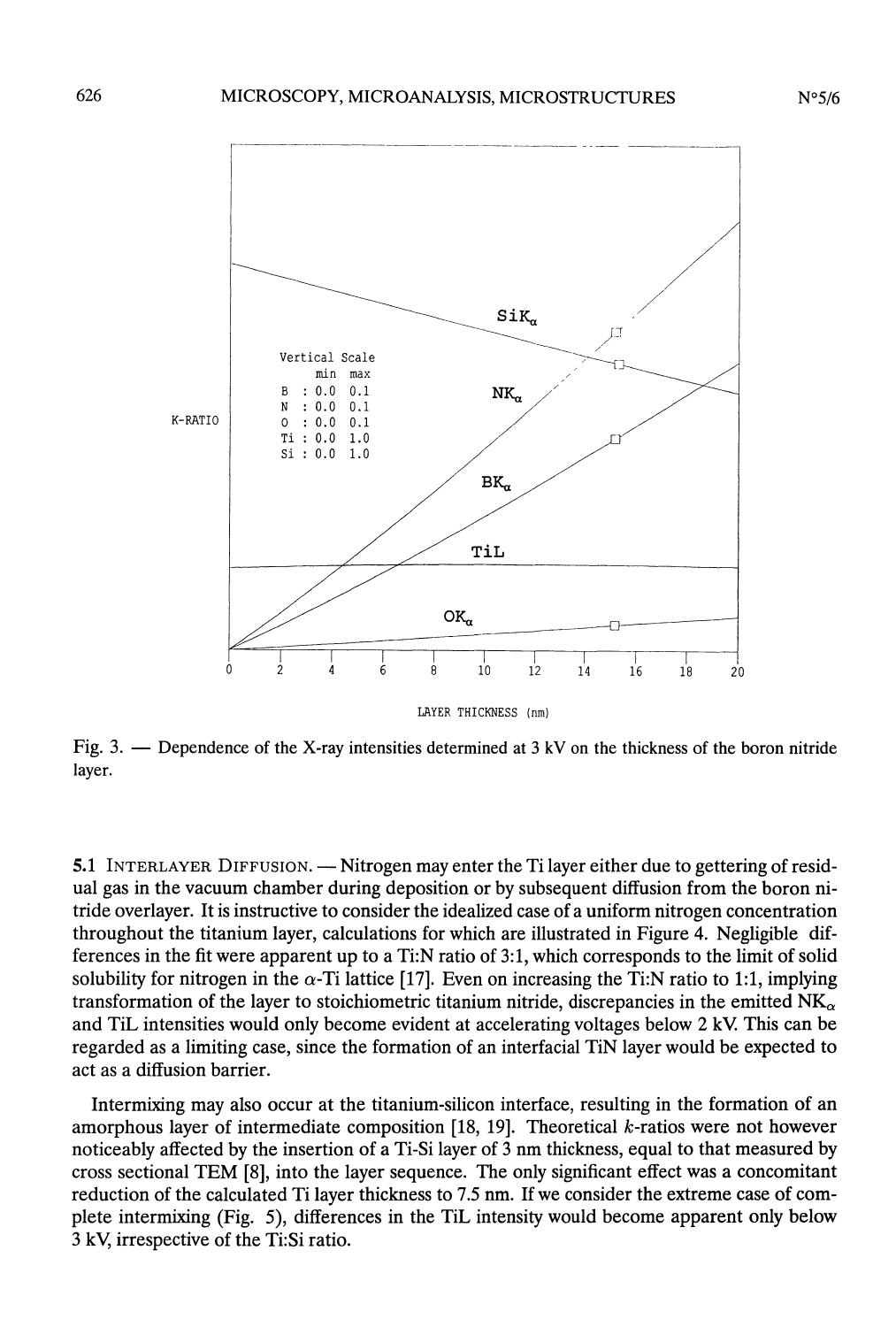

ACCELERATING VOLTAGE (kV)

Fig. 4. - Effect of interdiffusion between the boron nitride and titanium layers on the predicted variation of  $NK_{\alpha}$  and TiL intensities with accelerating voltage.

5.2 OXIDATION PHENOMENA. — To study the variation of composition with depth it is helpful to plot the experimental  $k$ -ratios as a function of mass thickness rather than accelerating voltage. This has been done in Figure 6 for the oxygen  $K_{\alpha}$  intensity data from the severely oxidized bilayer. Two different hypotheses were formulated regarding the elemental distribution within the bilayer:

- i) oxygen confined to the boron nitride layer;
- ii) oxygen also present in the titanium layer.

The second of these hypotheses provides the better fit to the experimental data, especially at low voltages where the X-ray generation depth is restricted.

The composition of the oxidized boron nitride, assuming that oxygen was confined to that layer alone, was estimated as  $B_3N_{1,2}O_{5,8}$ , which is vastly over stoichiometric. Allowing oxygen to enter the titanium layer and optimizing the fit by trial and error, it was found that the minimum deviation was obtained at a Ti:O ratio of approximately 3:1, corresponding to the  $\alpha$ -Ti solid solution [17]. The resulting composition of the boron nitride layer was  $B_{2.1}N_{0.9}O_2$ .

This description of the structure of the oxidized bilayer is no doubt oversimplified, since concentration gradients due to interlayer diffusion [20] would also be expected to exist. Unfortunately, the lack of sensitivity of the  $\phi(\rho z)$  technique to these fine scale composition changes prevents their detailed analysis.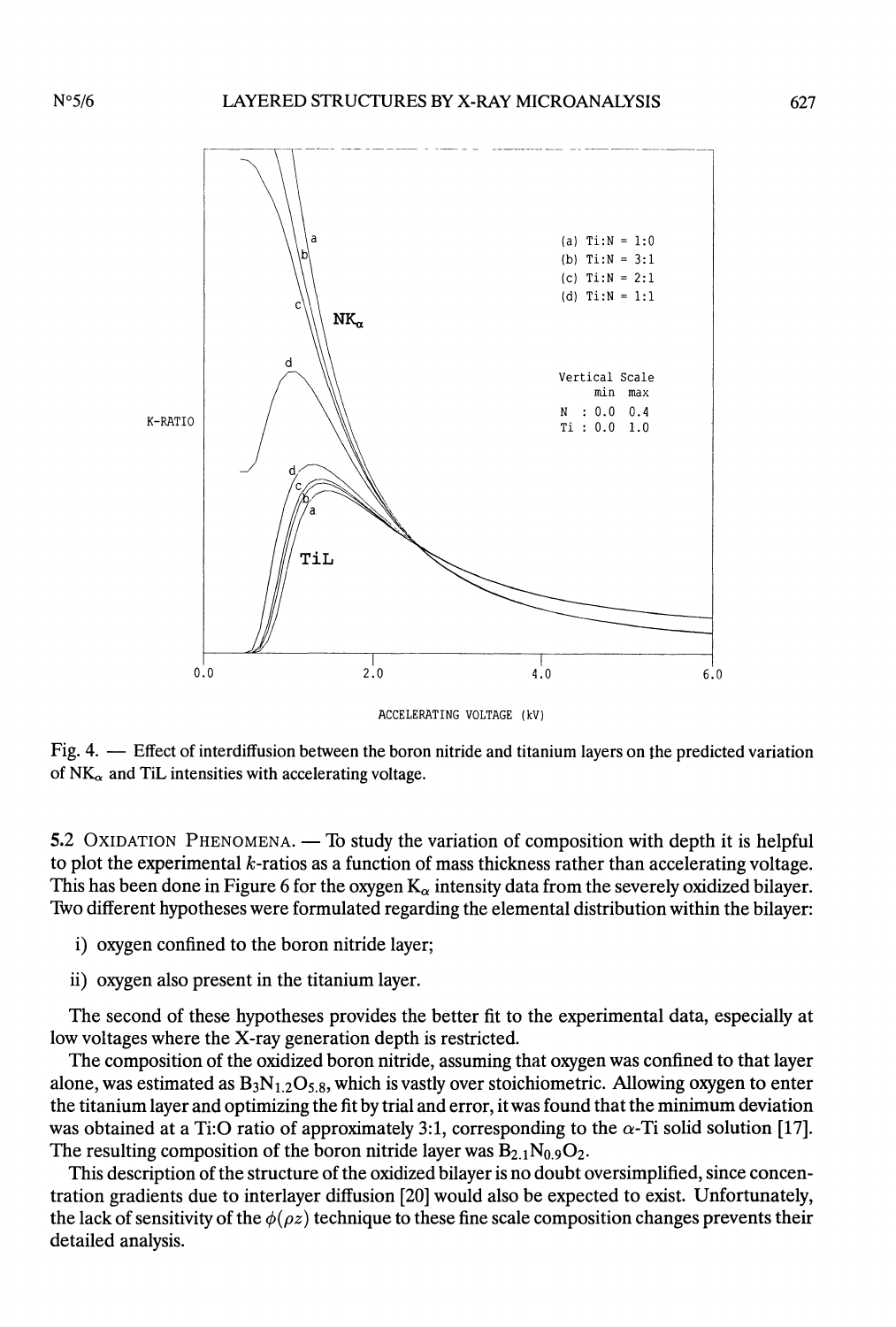

ACCELERATING VOLTAGE (kV)

Fig. 5. - Effect of intermixing between the titanium layer and the substrate on the predicted variation of TiL and  $\text{SiK}_{\alpha}$  intensities with accelerating voltage.

#### 6. Discussion

There is a wide variability in reported values of the mass absorption coefficients for the  $L_{\alpha}$  lines of the transition elements [21, 22]. At least part of this uncertainty can probably be attributed to the abrupt increase in absorption in the vicinity of the  $L_3$  edge. Anomalies in absorption can also occur as a result of modification of the valence band of these elements in alloys [23]. Caution should therefore be exercised in applying relative intensity factors for  $L_{\alpha}$  radiation determined by wave dispersive measurements on bulk specimens [24] to analysis of thin films by energy dispersive spectroscopy.

In the present calculations it was assumed that the  $\phi(\rho z)$  curve for L<sub> $\alpha$ </sub> radiation is valid for the entire L series. This is not strictly correct, because the depth distribution can be expected to be different for each subshell [25]. Substituting  $\phi(\rho z)_{L_{\alpha}}$  with  $\phi(\rho z)_{L_{\beta}}$  in the iterative procedure had, however, only an insignificant influence on the calculated mass thickness.

The adoption of a weighted average absorption coefficient for the total TiL shell emission eliminates a major source of experimental error: the difference in relative absorption of  $L_{\alpha}$  and  $L_{\beta}$ betwèen the thin layer and a bulk standard. Due to the presence of the NK edge, the mass absorption coefficients for Ti  $L_{\alpha}$  and  $L_1$  in nitrogen differ by over a factor of ten [26]. It is therefore necessary, in this case, to consider their contribution to the weighted absorption coefficient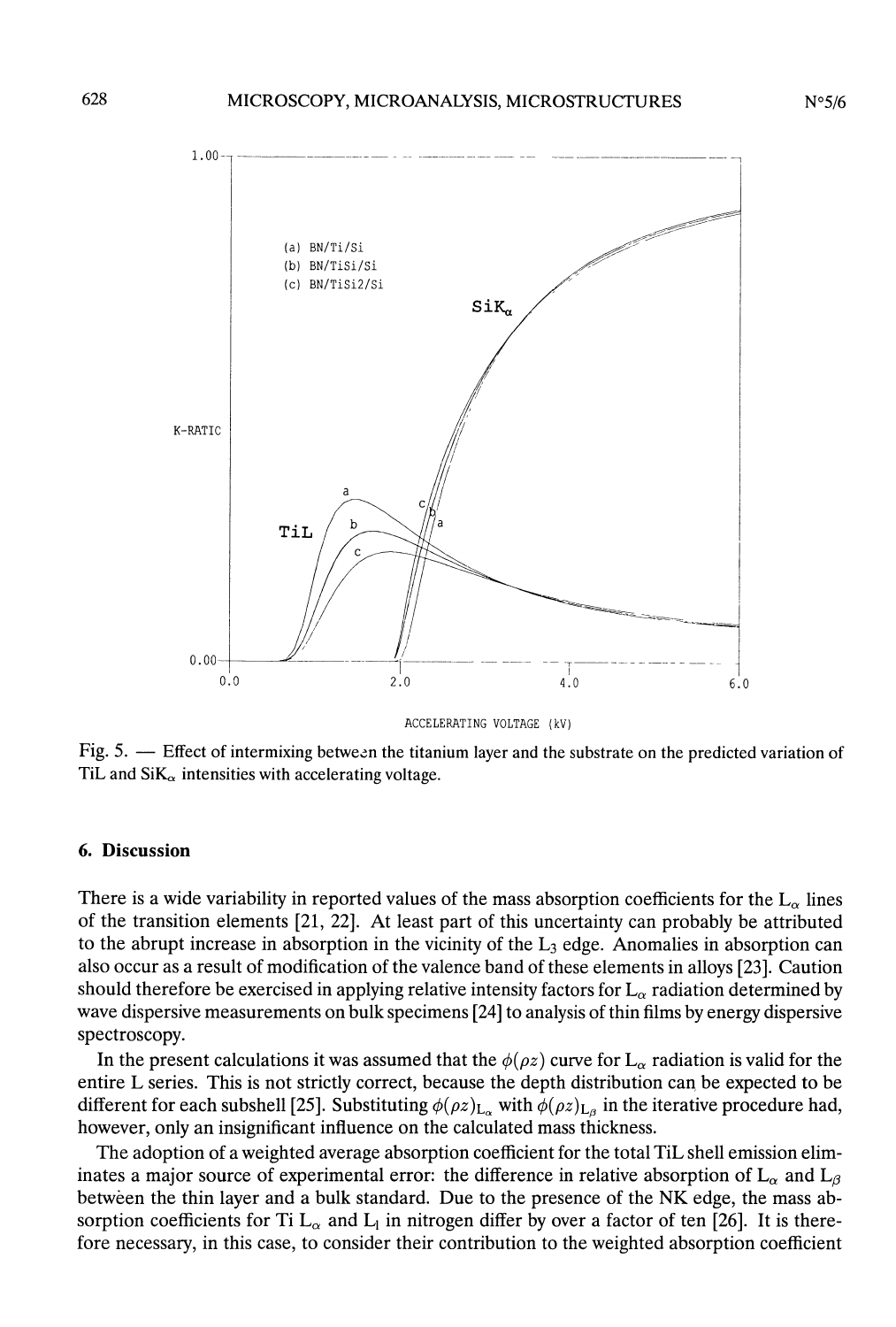

MASS DEPTH  $(\mu q/cm^2)$ 

Fig. 6.  $\sim$  Variation of the OK<sub> $\alpha$ </sub> intensity with mass depth for the bilayer specimen after 10,000 h oxidation. Experimental WDS data have been fitted using the PAP model.

separately. Reliable theoretical calculations of the relative X-ray emission rates are available for  $Z > 26$ , though not for all elements [27, 28]. An approximate estimate for the weighted coefficient can be made by assuming that the intensities of  $L_1$  and  $L_\alpha$  radiation emitted by pure titanium are similar [29].

Absorption in the small mass thicknesses considered here will be very slight. The emerging X-ray intensities are not therefore greatly influenced by the depth of the radiating atom within the layer, hence the relatively poor ability to detect concentration gradients due to interdiffusion. This is most clearly evidenced by the lack of sensitivity of the TiL  $k$ -ratios to the thickness of an overlying boron nitride layer. It should be emphasized that these limitations are imposed by the physics of X-ray generation and absorption rather than the choice of the specific  $\phi(\rho z)$  model employed.

Interdiffusion studies in Ti-TiN multilayers by cross sectional PEELS [30] have indicated that the region of intermediate composition is confined to within  $\pm 3$  nm of the interface. Since this is approximately the same order as the depth resolution for AES sputter profiling [31], it would presumably be difficult to distinguish interdiffusion of this magnitude from inherent interface broadening effects.

While the presence of a thin surface oxide layer on the as-deposited boron nitride cannot be confirmed unequivocally by the  $\phi(\rho z)$  method, its estimated thickness is of similar magnitude to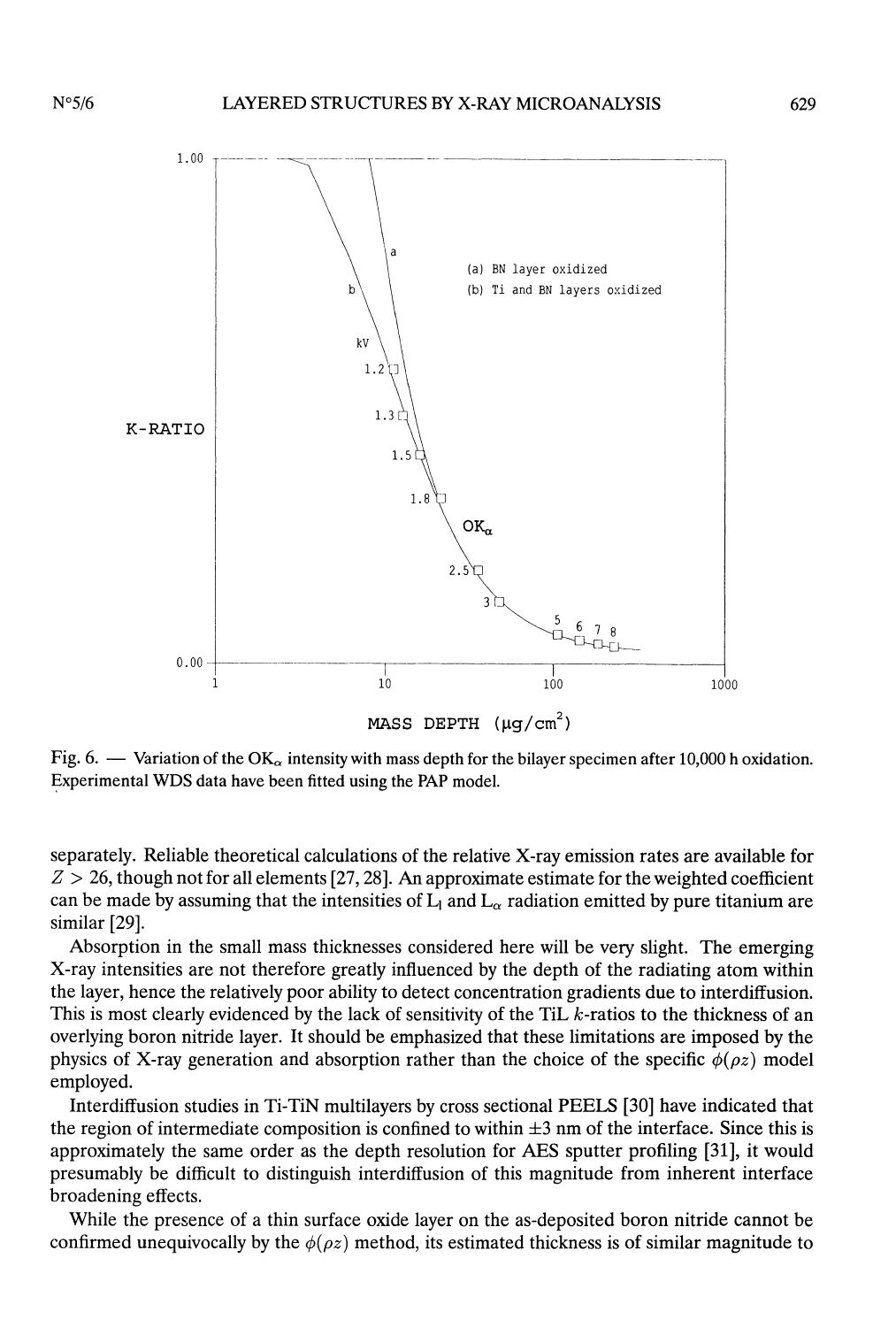$N°5/6$ 

that determined for the oxide layer on a titanium nitride specimen by XPS [32]. This thickness is rather small with respect to the X-ray generation depth even at low accelerating voltages. At 1 kV, for instance, the mass depth for X-ray emission is  $\sim 10 \mu g \text{ cm}^{-2}$ , which is equivalent to several times the thickness of the entire boron nitride layer.

# 7. Conclusions

- i) Use of a weighted average mass absorption coefficient improves the accuracy of the  $\phi(\rho z)$ model for energy dispersive analysis with unresolved L series lines.
- ii) Emitted X-ray intensities appear relatively insensitive to the effects of Ti-N and Ti-Si interdiffusion, except at very low accelerating voltages  $(< 3 \text{ kV})$ .
- iii) The presence of a surface oxide layer on boron nitride is practically indistinguishable from a homogeneous distribution of oxygen at low concentration. Assuming surface oxidation alone, the sensitivity of the  $\phi(\rho z)$  technique can be estimated at  $\sim 0.3 \,\mu$ g cm<sup>-2</sup>.
- iv) The composition of the oxidized boron nitride layer after 10,000 h exposure to atmosphere represents an admixture of BN and  $B_2O_3$  in approximately equal ratio.

## Acknowledgements

The author is grateful to T. Friesen for assistance with thin film deposition and J.-F. Thiot for providing the wave dispersive data.

#### References

- [1] Pouchou J.-L. and Pichoir F., J. Microsc. Spectrosc. Electron. 11 (1986) 229.
- [2] Bastin G.F., Heijligers H.J.M. and van Loo F.J.J., Scanning 8 (1986) 45.
- [3] Pouchou J.-L. and Pichoir F., Electron Probe Quantitation, K.F.J. Heinrich and D.E. Newbury Eds. (Plenum Press, New York, 1991) p. 31.
- [4] Pouchou J.-L. and Pichoir F., J. Phys. Collog. France 45 (1984) C2-47.
- [5] Pouchou J.-L. and Pichoir F., J. Microsc. Spectrosc. Electron. 10 (1985) 279.
- [6] Bastin G.F., Dijkstra J.M., Heijligers H.J.M. and Klepper D., Mikrochim. Acta [Suppl.] 12 (1992) 93.
- [7] Dijkstra J.M., Bastin G.F., Heijligers H.J.M. and Klepper D., Mikrochim. Acta 114/115 (1994) 277.
- [8] Rickerby D.G. and Thiot J.-F., Mikrochim. Acta 114/115 (1994) 421.
- [9] Von Richthofen A., Matsuo M., Karduck P. and Ammann N., Mikrochim. Acta 114/115 (1994) 511.
- [10] Pouchou J.-L. and Pichoir F., Microbeam Analysis -1988, D.E. Newbury Ed. (San Francisco Press, San Francisco, 1988) p. 315.
- [11] Bastin G.F. and Heijligers H.J.M., Electron Probe Quantitation, K.F.J. Heinrich and D.E. Newbury Eds. (Plenum Press, New York, 1991) p. 145.
- [12] Packwood R.H. and Brown J.D., X-ray Spectrom. 10 (1981) 138.
- [13] Bambynek W., Bernd C., Fink R.W, Freund H.-U., Mark H., Swift C.D., Price R.E. and Venugopala Rao P., Rev. Mod. Phys. 44 (1972) 716.
- [14] McGuire E.J., *Phys. Rev.* A3 (1971) 587.
- [15] Gissler W., Friesen T, Haupt J. and Rickerby D.G., Surface Engineering, P.K. Datta and J.S. Gray Eds., Vol. 1 (Royal Society of Chemistry, London, 1993) p. 320.